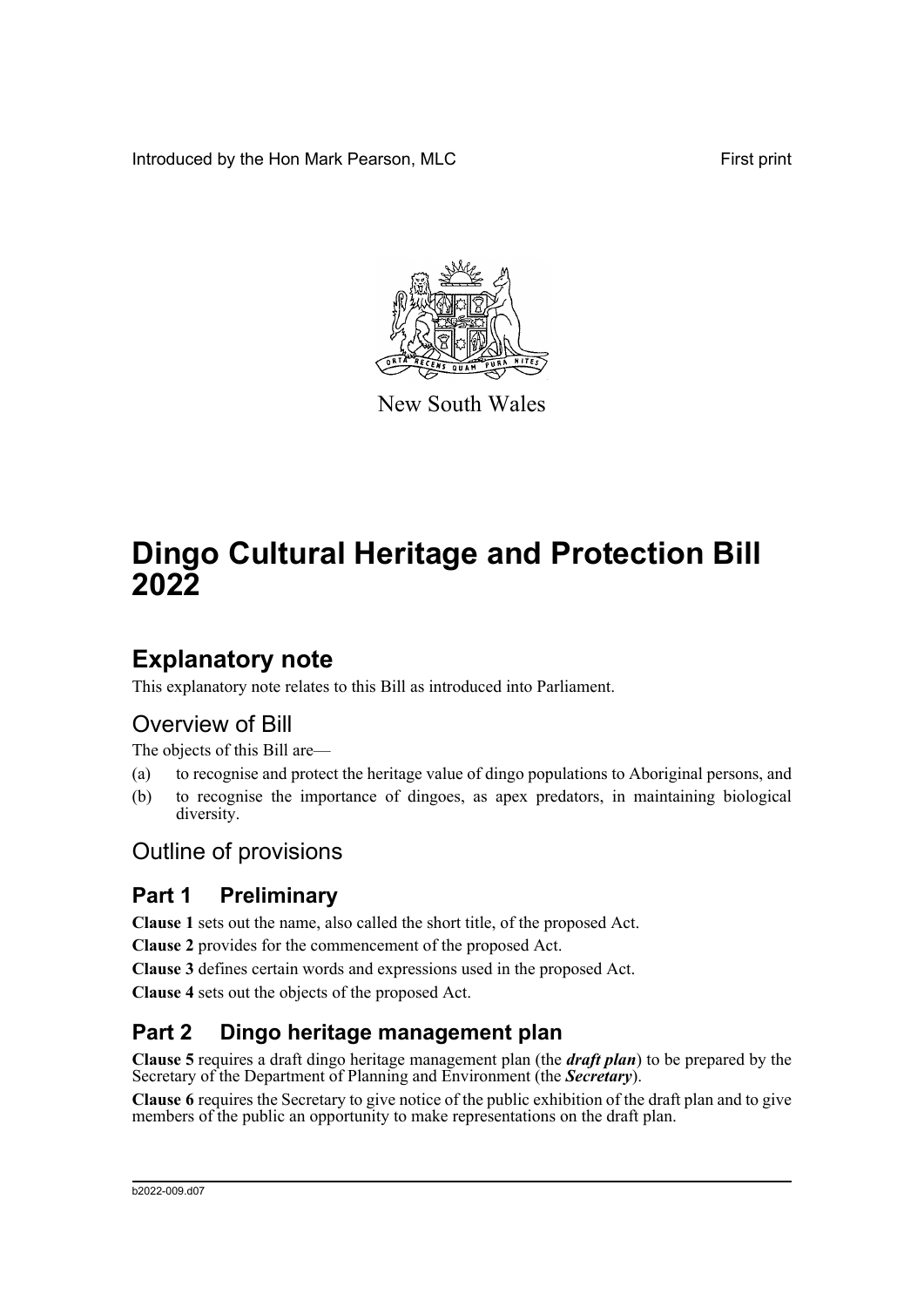**Clause 7** requires the Secretary to provide a copy of the draft plan to the Indigenous and Scientific Advisory Panel and to give the panel an opportunity to make representations on the draft plan.

**Clause 8** requires the Secretary to forward the draft plan and representations to the Minister for consideration.

**Clause 9** enables the Minister to adopt the draft plan with or without alteration or to refer the draft plan back to the Secretary for further consideration.

**Clause 10** requires the Secretary to carry out and give effect to a plan adopted by the Minister (an *adopted plan*).

**Clause 11** provides for the amendment or replacement of an adopted plan.

#### **Part 3 Miscellaneous**

**Clause 12** enables the Governor to make regulations for the proposed Act.

**Clause 13** enables the Secretary to delegate the exercise of a function of the Secretary under the proposed Act.

### **Schedule 1 Indigenous and Scientific Advisory Panel**

**Schedule 1** provides for the constitution and procedures of the Indigenous and Scientific Advisory Panel.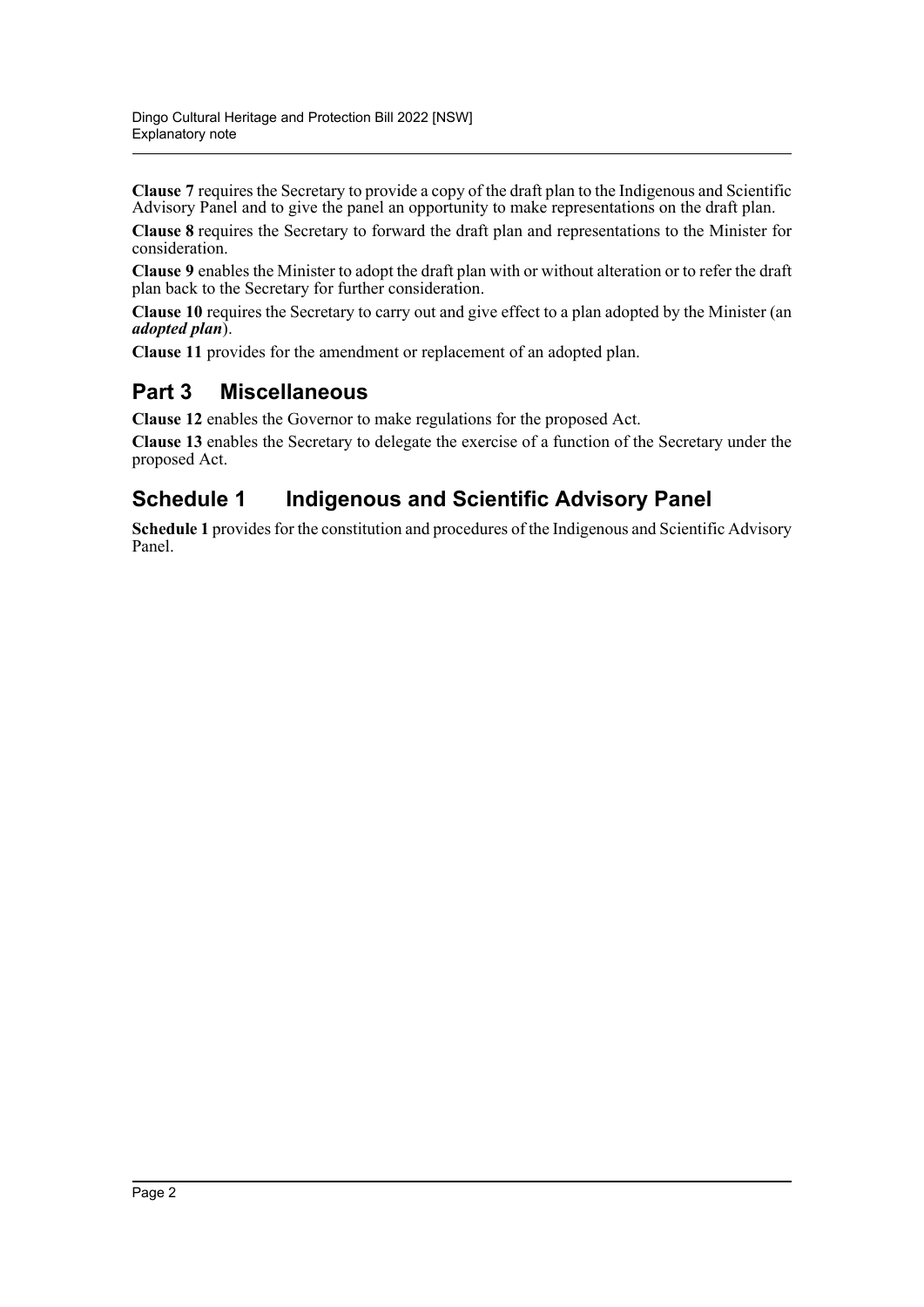Introduced by the Hon Mark Pearson, MLC **First print** First print



New South Wales

## **Dingo Cultural Heritage and Protection Bill 2022**

## **Contents**

|                   |    |                                                          | Page           |
|-------------------|----|----------------------------------------------------------|----------------|
| Part 1            |    | <b>Preliminary</b>                                       |                |
|                   | 1  | Name of Act                                              | 2              |
|                   | 2  | Commencement                                             | $\overline{2}$ |
|                   | 3  | Definitions                                              | $\overline{2}$ |
|                   | 4  | Objects of Act                                           | $\overline{2}$ |
| Part 2            |    | Dingo heritage management plan                           |                |
|                   | 5  | Preparation of draft dingo heritage management plan      | 3              |
|                   | 6  | Public consultation on draft plan                        | 3              |
|                   | 7  | <b>Consultation with Panel</b>                           | 3              |
|                   | 8  | Draft plan and representations must be given to Minister | 3              |
|                   | 9  | Adoption of plan                                         | 3              |
|                   | 10 | Adopted plan must be carried out and given effect to     | 4              |
|                   | 11 | Amending or replacing adopted plans                      | 4              |
| Part 3            |    | <b>Miscellaneous</b>                                     |                |
|                   | 12 | Regulations                                              | 5              |
|                   | 13 | Delegation                                               | 5              |
| <b>Schedule 1</b> |    | <b>Indigenous and Scientific Advisory Panel</b>          | 6              |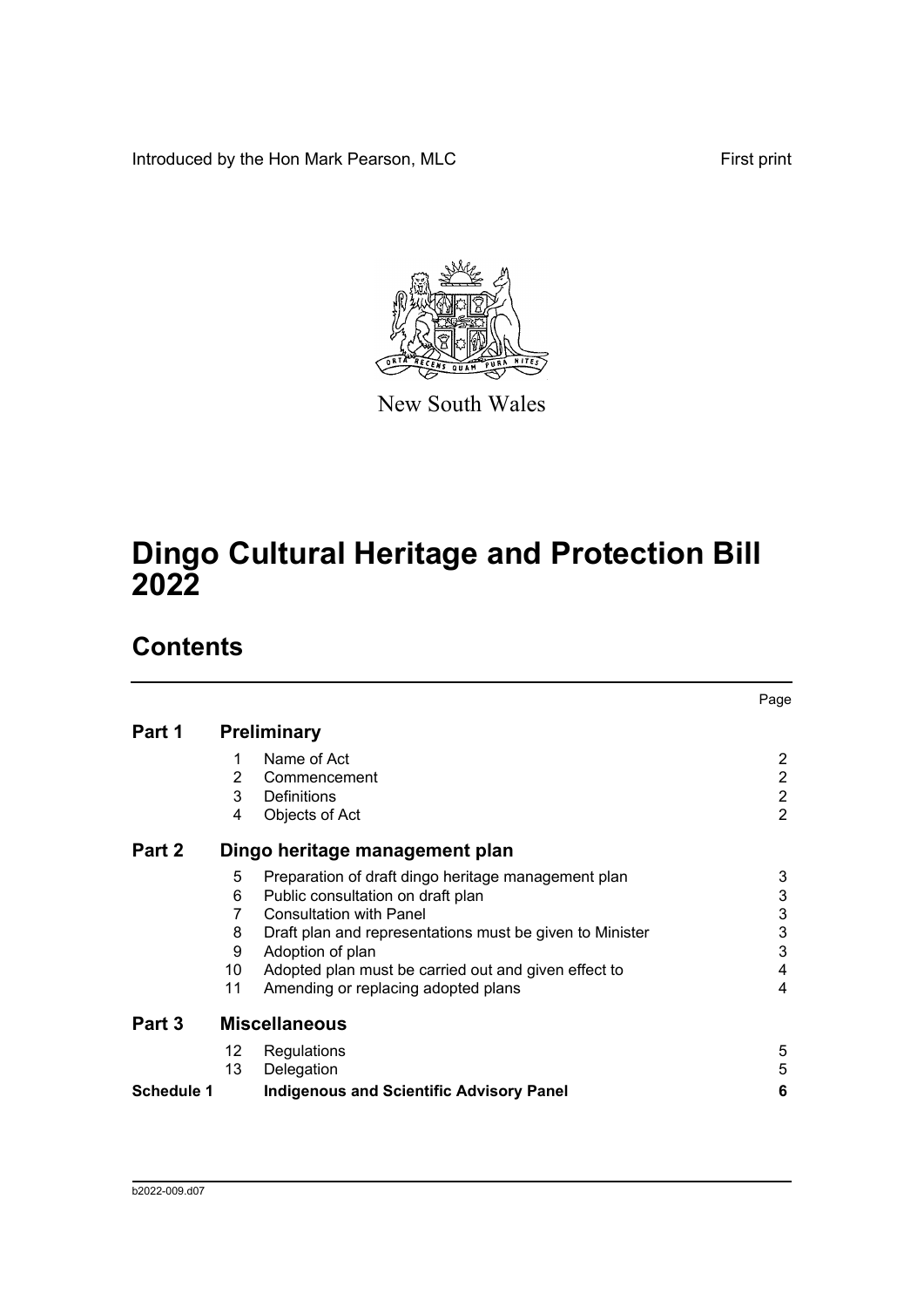

New South Wales

## **Dingo Cultural Heritage and Protection Bill 2022**

No , 2022

#### **A Bill for**

An Act to recognise and protect the heritage value of dingo populations to Aboriginal persons and to recognise the importance of dingoes, as apex predators, in maintaining biological diversity.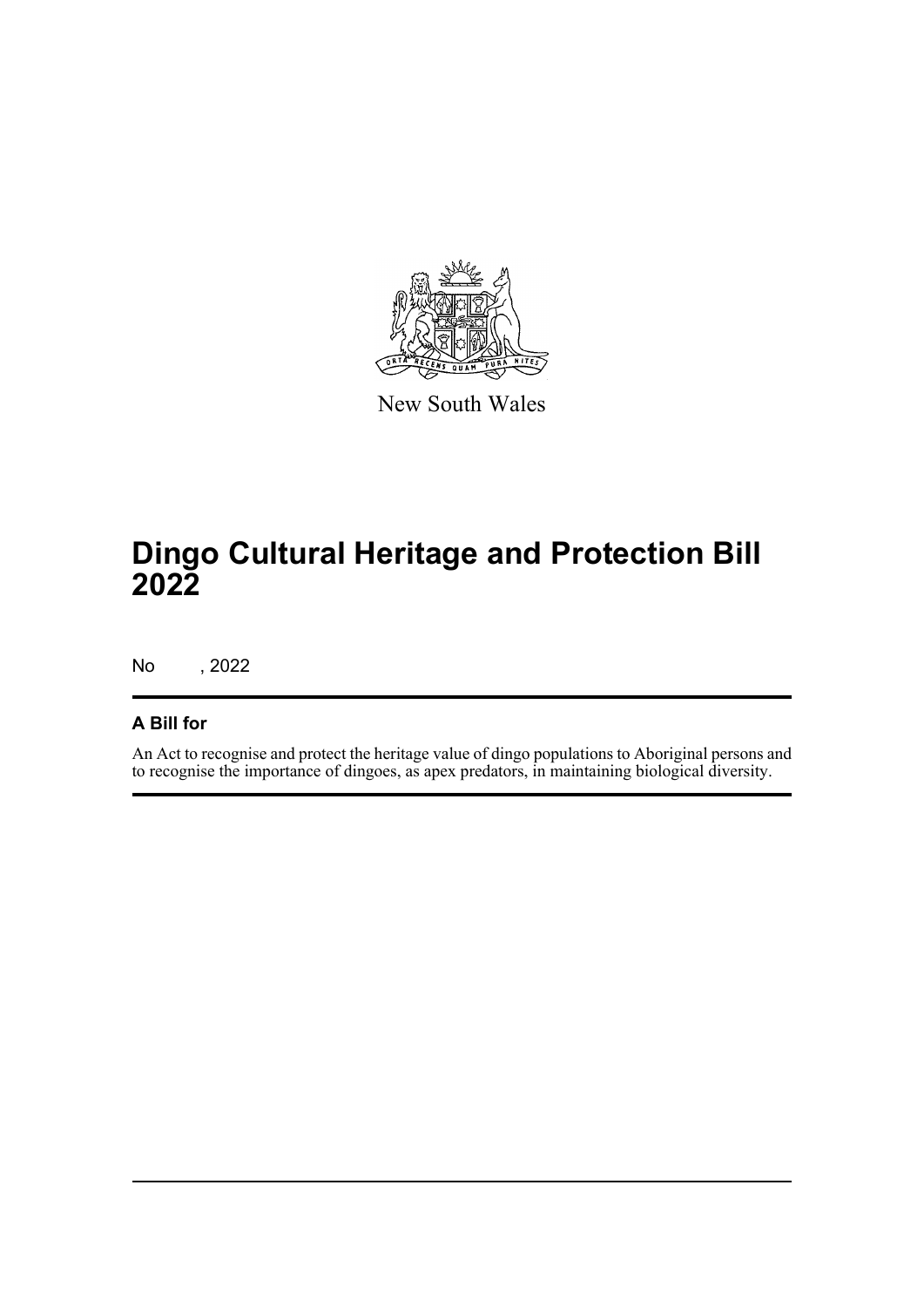<span id="page-4-4"></span><span id="page-4-3"></span><span id="page-4-2"></span><span id="page-4-1"></span><span id="page-4-0"></span>

| <b>Preliminary</b><br>Part 1<br>$\overline{2}$<br><b>Name of Act</b><br>1<br>3<br>This Act is the Dingo Cultural Heritage and Protection Act 2022.<br>4<br><b>Commencement</b><br>$\mathbf{2}$<br>5<br>This Act commences on the date of assent to this Act.<br>6<br><b>Definitions</b><br>3<br>$\overline{7}$<br>In this $Act$ —<br>8<br><b>Aboriginal person</b> has the same meaning as in the <i>Aboriginal Land Rights Act 1983</i> .<br>$9\,$<br><i>adopted plan</i> means a dingo heritage management plan adopted by the Minister<br>10<br>under Part 2.<br>11<br><b>Department</b> means the Department of Planning and Environment.<br>12<br><i>dingo</i> means an animal that—<br>13<br>breeds in the wild in Australia, and<br>(a)<br>14<br>is of the genus <i>Canis</i> , including—<br>(b)<br>15<br>the species Canis dingo, Canis lupus dingo, or Canis familiaris (dingo),<br>(i)<br>16<br>17<br>or<br>a hybrid of <i>Canis lupus familiaris</i> or <i>Canis familiaris</i> with a species in<br>(i)<br>18<br>subparagraph (i).<br>19<br><i>draft plan</i> —see section 5.<br>20<br><b>Panel</b> —see Schedule 1, section 1.<br>21<br><b>Secretary</b> means the Secretary of the Department.<br>22<br>trophic cascade means an ecological phenomenon triggered by the addition or<br>23<br>removal of top predators and involving reciprocal changes in the relative populations<br>24<br>of predator and prey through a food chain, which often results in dramatic changes<br>25<br>to the ecosystem structure and nutrient cycle.<br>26<br>Note-The Interpretation Act 1987 contains definitions and other provisions that affect the<br>27<br>interpretation and application of this Act.<br>28<br><b>Objects of Act</b><br>4<br>29<br>The objects of this Act are as follows—<br>30<br>(a)<br>to recognise—<br>31<br>the significance of the dingo and dingo populations to Aboriginal<br>(i)<br>32<br>persons and their relationship with dingoes, and<br>33<br>the heritage value of that relationship,<br>(ii)<br>34<br>to protect that heritage,<br>(b)<br>35<br>to recognise dingoes-<br>(c)<br>36<br>are apex predators, and<br>(i)<br>37<br>have a key role in regulating trophic cascades, and<br>(ii)<br>38<br>are of significant importance in maintaining biological diversity due to<br>(iii)<br>39<br>the key role,<br>40<br>to protect dingoes.<br>(d)<br>41 |  |  | The Legislature of New South Wales enacts- | $\mathbf 1$ |
|--------------------------------------------------------------------------------------------------------------------------------------------------------------------------------------------------------------------------------------------------------------------------------------------------------------------------------------------------------------------------------------------------------------------------------------------------------------------------------------------------------------------------------------------------------------------------------------------------------------------------------------------------------------------------------------------------------------------------------------------------------------------------------------------------------------------------------------------------------------------------------------------------------------------------------------------------------------------------------------------------------------------------------------------------------------------------------------------------------------------------------------------------------------------------------------------------------------------------------------------------------------------------------------------------------------------------------------------------------------------------------------------------------------------------------------------------------------------------------------------------------------------------------------------------------------------------------------------------------------------------------------------------------------------------------------------------------------------------------------------------------------------------------------------------------------------------------------------------------------------------------------------------------------------------------------------------------------------------------------------------------------------------------------------------------------------------------------------------------------------------------------------------------------------------------------------------------------------------------------------------------------------------------------------------------------------------------------------------------------------------------------------------|--|--|--------------------------------------------|-------------|
|                                                                                                                                                                                                                                                                                                                                                                                                                                                                                                                                                                                                                                                                                                                                                                                                                                                                                                                                                                                                                                                                                                                                                                                                                                                                                                                                                                                                                                                                                                                                                                                                                                                                                                                                                                                                                                                                                                                                                                                                                                                                                                                                                                                                                                                                                                                                                                                                  |  |  |                                            |             |
|                                                                                                                                                                                                                                                                                                                                                                                                                                                                                                                                                                                                                                                                                                                                                                                                                                                                                                                                                                                                                                                                                                                                                                                                                                                                                                                                                                                                                                                                                                                                                                                                                                                                                                                                                                                                                                                                                                                                                                                                                                                                                                                                                                                                                                                                                                                                                                                                  |  |  |                                            |             |
|                                                                                                                                                                                                                                                                                                                                                                                                                                                                                                                                                                                                                                                                                                                                                                                                                                                                                                                                                                                                                                                                                                                                                                                                                                                                                                                                                                                                                                                                                                                                                                                                                                                                                                                                                                                                                                                                                                                                                                                                                                                                                                                                                                                                                                                                                                                                                                                                  |  |  |                                            |             |
|                                                                                                                                                                                                                                                                                                                                                                                                                                                                                                                                                                                                                                                                                                                                                                                                                                                                                                                                                                                                                                                                                                                                                                                                                                                                                                                                                                                                                                                                                                                                                                                                                                                                                                                                                                                                                                                                                                                                                                                                                                                                                                                                                                                                                                                                                                                                                                                                  |  |  |                                            |             |
|                                                                                                                                                                                                                                                                                                                                                                                                                                                                                                                                                                                                                                                                                                                                                                                                                                                                                                                                                                                                                                                                                                                                                                                                                                                                                                                                                                                                                                                                                                                                                                                                                                                                                                                                                                                                                                                                                                                                                                                                                                                                                                                                                                                                                                                                                                                                                                                                  |  |  |                                            |             |
|                                                                                                                                                                                                                                                                                                                                                                                                                                                                                                                                                                                                                                                                                                                                                                                                                                                                                                                                                                                                                                                                                                                                                                                                                                                                                                                                                                                                                                                                                                                                                                                                                                                                                                                                                                                                                                                                                                                                                                                                                                                                                                                                                                                                                                                                                                                                                                                                  |  |  |                                            |             |
|                                                                                                                                                                                                                                                                                                                                                                                                                                                                                                                                                                                                                                                                                                                                                                                                                                                                                                                                                                                                                                                                                                                                                                                                                                                                                                                                                                                                                                                                                                                                                                                                                                                                                                                                                                                                                                                                                                                                                                                                                                                                                                                                                                                                                                                                                                                                                                                                  |  |  |                                            |             |
|                                                                                                                                                                                                                                                                                                                                                                                                                                                                                                                                                                                                                                                                                                                                                                                                                                                                                                                                                                                                                                                                                                                                                                                                                                                                                                                                                                                                                                                                                                                                                                                                                                                                                                                                                                                                                                                                                                                                                                                                                                                                                                                                                                                                                                                                                                                                                                                                  |  |  |                                            |             |
|                                                                                                                                                                                                                                                                                                                                                                                                                                                                                                                                                                                                                                                                                                                                                                                                                                                                                                                                                                                                                                                                                                                                                                                                                                                                                                                                                                                                                                                                                                                                                                                                                                                                                                                                                                                                                                                                                                                                                                                                                                                                                                                                                                                                                                                                                                                                                                                                  |  |  |                                            |             |
|                                                                                                                                                                                                                                                                                                                                                                                                                                                                                                                                                                                                                                                                                                                                                                                                                                                                                                                                                                                                                                                                                                                                                                                                                                                                                                                                                                                                                                                                                                                                                                                                                                                                                                                                                                                                                                                                                                                                                                                                                                                                                                                                                                                                                                                                                                                                                                                                  |  |  |                                            |             |
|                                                                                                                                                                                                                                                                                                                                                                                                                                                                                                                                                                                                                                                                                                                                                                                                                                                                                                                                                                                                                                                                                                                                                                                                                                                                                                                                                                                                                                                                                                                                                                                                                                                                                                                                                                                                                                                                                                                                                                                                                                                                                                                                                                                                                                                                                                                                                                                                  |  |  |                                            |             |
|                                                                                                                                                                                                                                                                                                                                                                                                                                                                                                                                                                                                                                                                                                                                                                                                                                                                                                                                                                                                                                                                                                                                                                                                                                                                                                                                                                                                                                                                                                                                                                                                                                                                                                                                                                                                                                                                                                                                                                                                                                                                                                                                                                                                                                                                                                                                                                                                  |  |  |                                            |             |
|                                                                                                                                                                                                                                                                                                                                                                                                                                                                                                                                                                                                                                                                                                                                                                                                                                                                                                                                                                                                                                                                                                                                                                                                                                                                                                                                                                                                                                                                                                                                                                                                                                                                                                                                                                                                                                                                                                                                                                                                                                                                                                                                                                                                                                                                                                                                                                                                  |  |  |                                            |             |
|                                                                                                                                                                                                                                                                                                                                                                                                                                                                                                                                                                                                                                                                                                                                                                                                                                                                                                                                                                                                                                                                                                                                                                                                                                                                                                                                                                                                                                                                                                                                                                                                                                                                                                                                                                                                                                                                                                                                                                                                                                                                                                                                                                                                                                                                                                                                                                                                  |  |  |                                            |             |
|                                                                                                                                                                                                                                                                                                                                                                                                                                                                                                                                                                                                                                                                                                                                                                                                                                                                                                                                                                                                                                                                                                                                                                                                                                                                                                                                                                                                                                                                                                                                                                                                                                                                                                                                                                                                                                                                                                                                                                                                                                                                                                                                                                                                                                                                                                                                                                                                  |  |  |                                            |             |
|                                                                                                                                                                                                                                                                                                                                                                                                                                                                                                                                                                                                                                                                                                                                                                                                                                                                                                                                                                                                                                                                                                                                                                                                                                                                                                                                                                                                                                                                                                                                                                                                                                                                                                                                                                                                                                                                                                                                                                                                                                                                                                                                                                                                                                                                                                                                                                                                  |  |  |                                            |             |
|                                                                                                                                                                                                                                                                                                                                                                                                                                                                                                                                                                                                                                                                                                                                                                                                                                                                                                                                                                                                                                                                                                                                                                                                                                                                                                                                                                                                                                                                                                                                                                                                                                                                                                                                                                                                                                                                                                                                                                                                                                                                                                                                                                                                                                                                                                                                                                                                  |  |  |                                            |             |
|                                                                                                                                                                                                                                                                                                                                                                                                                                                                                                                                                                                                                                                                                                                                                                                                                                                                                                                                                                                                                                                                                                                                                                                                                                                                                                                                                                                                                                                                                                                                                                                                                                                                                                                                                                                                                                                                                                                                                                                                                                                                                                                                                                                                                                                                                                                                                                                                  |  |  |                                            |             |
|                                                                                                                                                                                                                                                                                                                                                                                                                                                                                                                                                                                                                                                                                                                                                                                                                                                                                                                                                                                                                                                                                                                                                                                                                                                                                                                                                                                                                                                                                                                                                                                                                                                                                                                                                                                                                                                                                                                                                                                                                                                                                                                                                                                                                                                                                                                                                                                                  |  |  |                                            |             |
|                                                                                                                                                                                                                                                                                                                                                                                                                                                                                                                                                                                                                                                                                                                                                                                                                                                                                                                                                                                                                                                                                                                                                                                                                                                                                                                                                                                                                                                                                                                                                                                                                                                                                                                                                                                                                                                                                                                                                                                                                                                                                                                                                                                                                                                                                                                                                                                                  |  |  |                                            |             |
|                                                                                                                                                                                                                                                                                                                                                                                                                                                                                                                                                                                                                                                                                                                                                                                                                                                                                                                                                                                                                                                                                                                                                                                                                                                                                                                                                                                                                                                                                                                                                                                                                                                                                                                                                                                                                                                                                                                                                                                                                                                                                                                                                                                                                                                                                                                                                                                                  |  |  |                                            |             |
|                                                                                                                                                                                                                                                                                                                                                                                                                                                                                                                                                                                                                                                                                                                                                                                                                                                                                                                                                                                                                                                                                                                                                                                                                                                                                                                                                                                                                                                                                                                                                                                                                                                                                                                                                                                                                                                                                                                                                                                                                                                                                                                                                                                                                                                                                                                                                                                                  |  |  |                                            |             |
|                                                                                                                                                                                                                                                                                                                                                                                                                                                                                                                                                                                                                                                                                                                                                                                                                                                                                                                                                                                                                                                                                                                                                                                                                                                                                                                                                                                                                                                                                                                                                                                                                                                                                                                                                                                                                                                                                                                                                                                                                                                                                                                                                                                                                                                                                                                                                                                                  |  |  |                                            |             |
|                                                                                                                                                                                                                                                                                                                                                                                                                                                                                                                                                                                                                                                                                                                                                                                                                                                                                                                                                                                                                                                                                                                                                                                                                                                                                                                                                                                                                                                                                                                                                                                                                                                                                                                                                                                                                                                                                                                                                                                                                                                                                                                                                                                                                                                                                                                                                                                                  |  |  |                                            |             |
|                                                                                                                                                                                                                                                                                                                                                                                                                                                                                                                                                                                                                                                                                                                                                                                                                                                                                                                                                                                                                                                                                                                                                                                                                                                                                                                                                                                                                                                                                                                                                                                                                                                                                                                                                                                                                                                                                                                                                                                                                                                                                                                                                                                                                                                                                                                                                                                                  |  |  |                                            |             |
|                                                                                                                                                                                                                                                                                                                                                                                                                                                                                                                                                                                                                                                                                                                                                                                                                                                                                                                                                                                                                                                                                                                                                                                                                                                                                                                                                                                                                                                                                                                                                                                                                                                                                                                                                                                                                                                                                                                                                                                                                                                                                                                                                                                                                                                                                                                                                                                                  |  |  |                                            |             |
|                                                                                                                                                                                                                                                                                                                                                                                                                                                                                                                                                                                                                                                                                                                                                                                                                                                                                                                                                                                                                                                                                                                                                                                                                                                                                                                                                                                                                                                                                                                                                                                                                                                                                                                                                                                                                                                                                                                                                                                                                                                                                                                                                                                                                                                                                                                                                                                                  |  |  |                                            |             |
|                                                                                                                                                                                                                                                                                                                                                                                                                                                                                                                                                                                                                                                                                                                                                                                                                                                                                                                                                                                                                                                                                                                                                                                                                                                                                                                                                                                                                                                                                                                                                                                                                                                                                                                                                                                                                                                                                                                                                                                                                                                                                                                                                                                                                                                                                                                                                                                                  |  |  |                                            |             |
|                                                                                                                                                                                                                                                                                                                                                                                                                                                                                                                                                                                                                                                                                                                                                                                                                                                                                                                                                                                                                                                                                                                                                                                                                                                                                                                                                                                                                                                                                                                                                                                                                                                                                                                                                                                                                                                                                                                                                                                                                                                                                                                                                                                                                                                                                                                                                                                                  |  |  |                                            |             |
|                                                                                                                                                                                                                                                                                                                                                                                                                                                                                                                                                                                                                                                                                                                                                                                                                                                                                                                                                                                                                                                                                                                                                                                                                                                                                                                                                                                                                                                                                                                                                                                                                                                                                                                                                                                                                                                                                                                                                                                                                                                                                                                                                                                                                                                                                                                                                                                                  |  |  |                                            |             |
|                                                                                                                                                                                                                                                                                                                                                                                                                                                                                                                                                                                                                                                                                                                                                                                                                                                                                                                                                                                                                                                                                                                                                                                                                                                                                                                                                                                                                                                                                                                                                                                                                                                                                                                                                                                                                                                                                                                                                                                                                                                                                                                                                                                                                                                                                                                                                                                                  |  |  |                                            |             |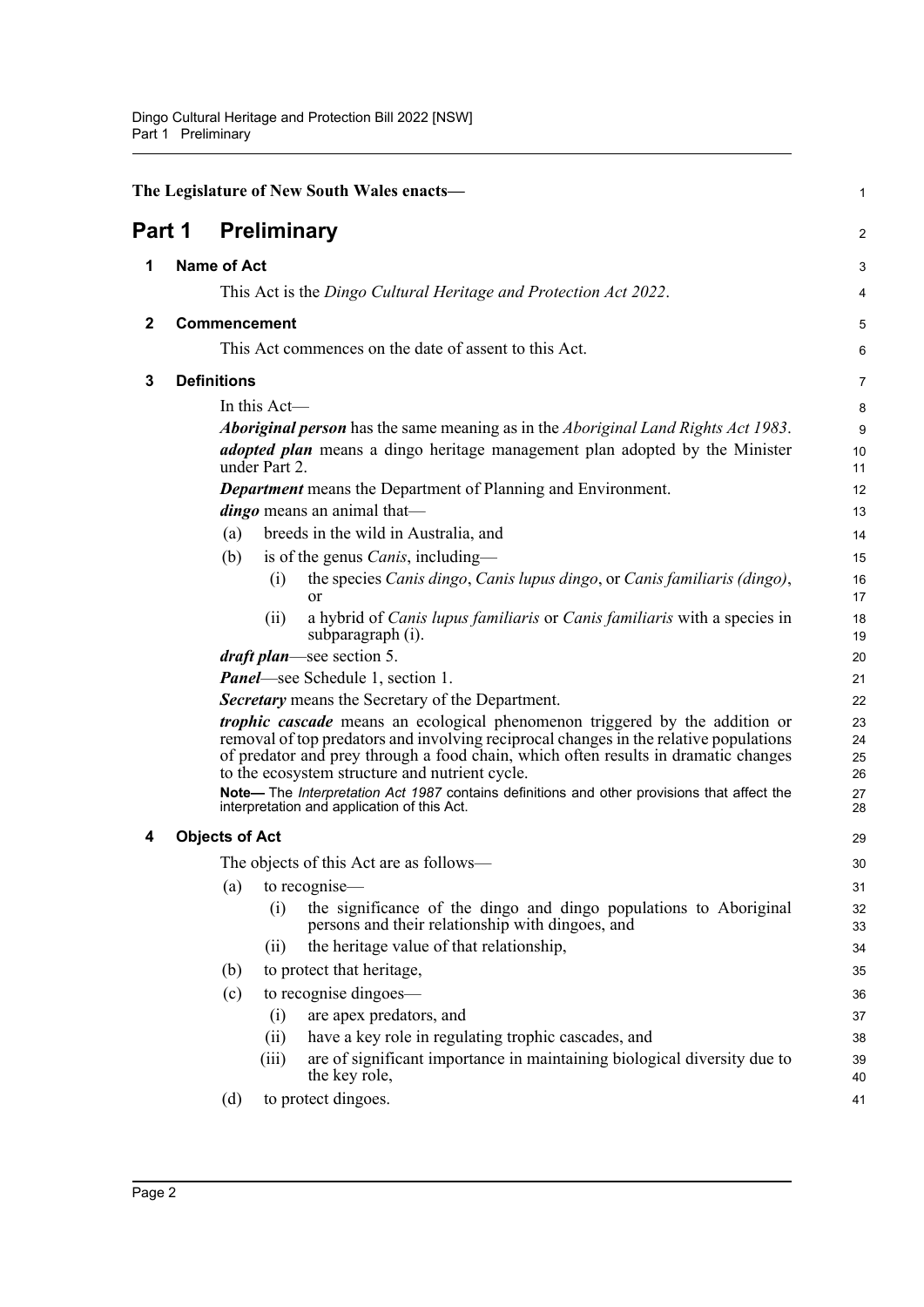<span id="page-5-5"></span><span id="page-5-4"></span><span id="page-5-3"></span><span id="page-5-2"></span><span id="page-5-1"></span><span id="page-5-0"></span>

| Part 2 |     | Dingo heritage management plan                                                                                                                                                                                             | $\mathbf{1}$    |
|--------|-----|----------------------------------------------------------------------------------------------------------------------------------------------------------------------------------------------------------------------------|-----------------|
| 5      |     | Preparation of draft dingo heritage management plan                                                                                                                                                                        | $\overline{c}$  |
|        | (1) | The Secretary must cause a draft dingo heritage management plan to be prepared (the<br>draft plan).                                                                                                                        | 3<br>4          |
|        | (2) | The draft plan must-                                                                                                                                                                                                       | 5               |
|        |     | identify the heritage value of dingo populations to Aboriginal persons, and<br>(a)                                                                                                                                         | $6\phantom{1}6$ |
|        |     | (b)<br>set out how that heritage value will be protected, and                                                                                                                                                              | $\overline{7}$  |
|        |     | identify the value of the role of dingoes in regulating trophic cascades and<br>(c)<br>maintaining biological diversity, and                                                                                               | 8<br>9          |
|        |     | set out how dingoes will be protected to ensure their role and biological value<br>(d)<br>are protected, and                                                                                                               | 10<br>11        |
|        |     | take into account the objects of this Act, and<br>(e)                                                                                                                                                                      | 12              |
|        |     | (f)<br>include the matters prescribed by the regulations, if any.                                                                                                                                                          | 13              |
|        | (3) | The draft plan must not include or recommend measures of lethal control of dingoes,<br>including shooting or poisoning dingoes.                                                                                            | 14<br>15        |
|        | (4) | The Secretary must seek the advice of the Panel in the preparation of the draft plan.                                                                                                                                      | 16              |
| 6      |     | Public consultation on draft plan                                                                                                                                                                                          | 17              |
|        | (1) | The Secretary must give notice of the public exhibition of the draft plan by<br>publishing the notice in the Gazette and in other ways the Secretary considers to be<br>appropriate, if any.                               | 18<br>19<br>20  |
|        | (2) | The notice must specify—                                                                                                                                                                                                   | 21              |
|        |     | how a person may make a representation on the draft plan, and<br>(a)                                                                                                                                                       | 22              |
|        |     | the period within which representations may be made, being a period of not<br>(b)<br>less than 30 days from the date on which the notice is published in the Gazette.                                                      | 23<br>24        |
| 7      |     | <b>Consultation with Panel</b>                                                                                                                                                                                             | 25              |
|        |     | The Secretary must—                                                                                                                                                                                                        | 26              |
|        |     | provide a copy of the draft plan to the Panel, and<br>(a)                                                                                                                                                                  | 27              |
|        |     | specify a period of not less than 30 days within which the Panel may make<br>(b)<br>representations on the draft plan to the Secretary.                                                                                    | 28<br>29        |
| 8      |     | Draft plan and representations must be given to Minister                                                                                                                                                                   | $30\,$          |
|        |     | The Secretary must, as soon as practicable after the end of the later of the periods<br>referred to in sections 6 and 7, forward a copy of the following to the Minister for<br>consideration-                             | 31<br>32<br>33  |
|        |     | the draft plan,<br>(a)                                                                                                                                                                                                     | 34              |
|        |     | (b)<br>representations on the draft, if any—                                                                                                                                                                               | 35              |
|        |     | made by the Secretary, and<br>(i)                                                                                                                                                                                          | 36              |
|        |     | received under sections 6 and 7,<br>(i)                                                                                                                                                                                    | 37              |
|        |     | a summary of the representations received under section 6.<br>(c)                                                                                                                                                          | 38              |
| 9      |     | <b>Adoption of plan</b>                                                                                                                                                                                                    | 39              |
|        |     | The Minister may, after considering the following, adopt the draft plan without<br>alteration or with the alterations the Minister thinks fit, if any, or may refer it back to<br>the Secretary for further consideration— | 40<br>41<br>42  |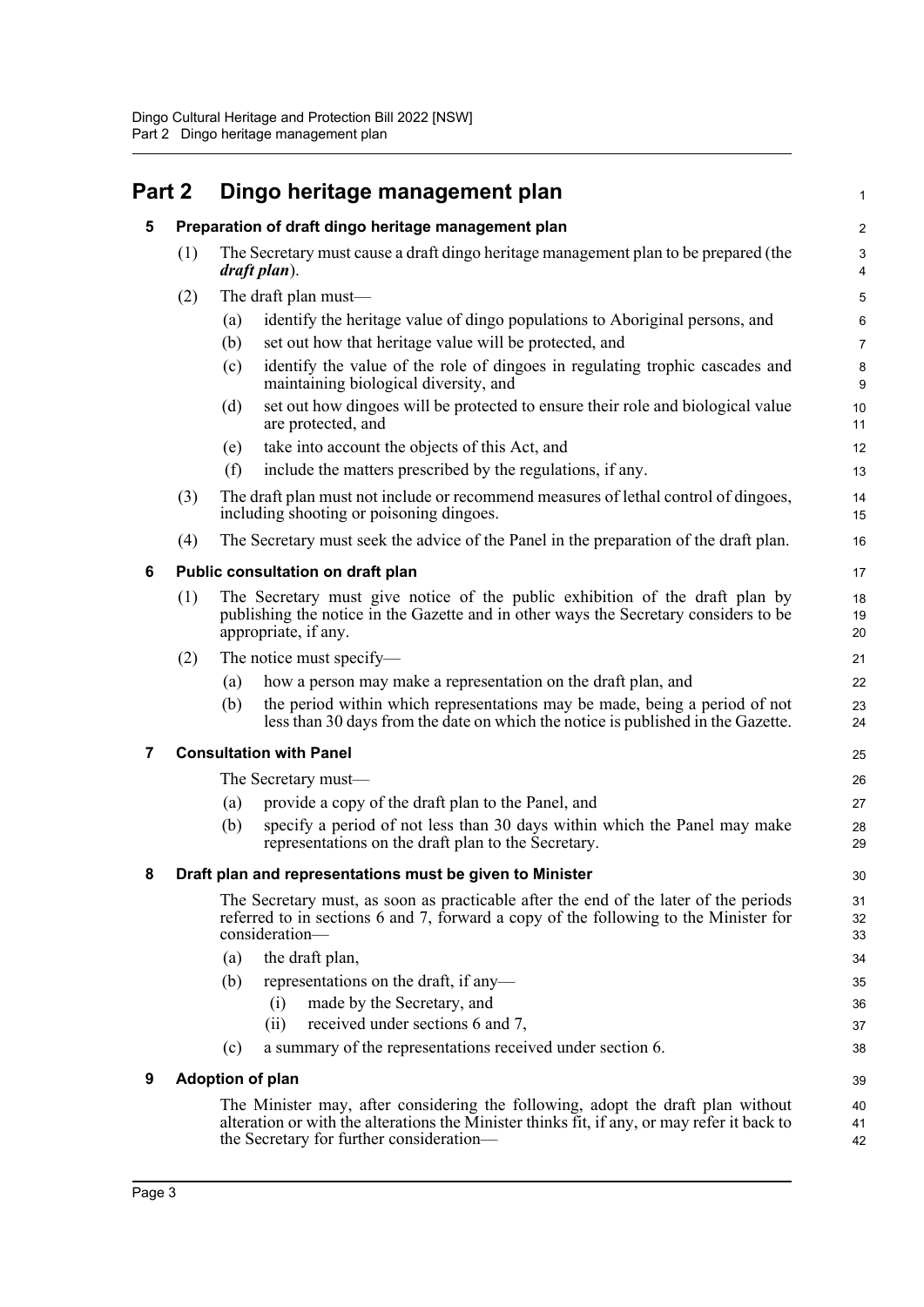<span id="page-6-1"></span><span id="page-6-0"></span>

|    |     | the draft plan,<br>(a)<br>(b)<br>(c)<br>representations, if any. | representations made by the Secretary or the Panel under this Part, if any,<br>representations made by other persons under this Part, or a summary of the                  | 1<br>$\overline{2}$<br>3<br>4 |
|----|-----|------------------------------------------------------------------|----------------------------------------------------------------------------------------------------------------------------------------------------------------------------|-------------------------------|
| 10 |     |                                                                  | Adopted plan must be carried out and given effect to                                                                                                                       | 5                             |
|    |     |                                                                  | An adopted plan must be carried out and given effect to by the Secretary.                                                                                                  | 6                             |
| 11 |     | Amending or replacing adopted plans                              |                                                                                                                                                                            | $\overline{7}$                |
|    | (1) | adopted plan.                                                    | The Minister may, at any time, direct the Secretary to prepare a draft amending plan<br>to make amendments to an adopted plan or to prepare a new draft plan to replace an | 8<br>9<br>10                  |
|    | (2) | When adopted—                                                    |                                                                                                                                                                            | 11                            |
|    |     | (a)                                                              | an amending plan amends the adopted plan, and                                                                                                                              | 12                            |
|    |     | (b)                                                              | a new draft plan repeals a previous adopted plan.                                                                                                                          | 13                            |
|    | (3) | a draft plan.                                                    | Sections 6–9 apply to a draft amending plan in the same way as the sections apply to                                                                                       | 14<br>15                      |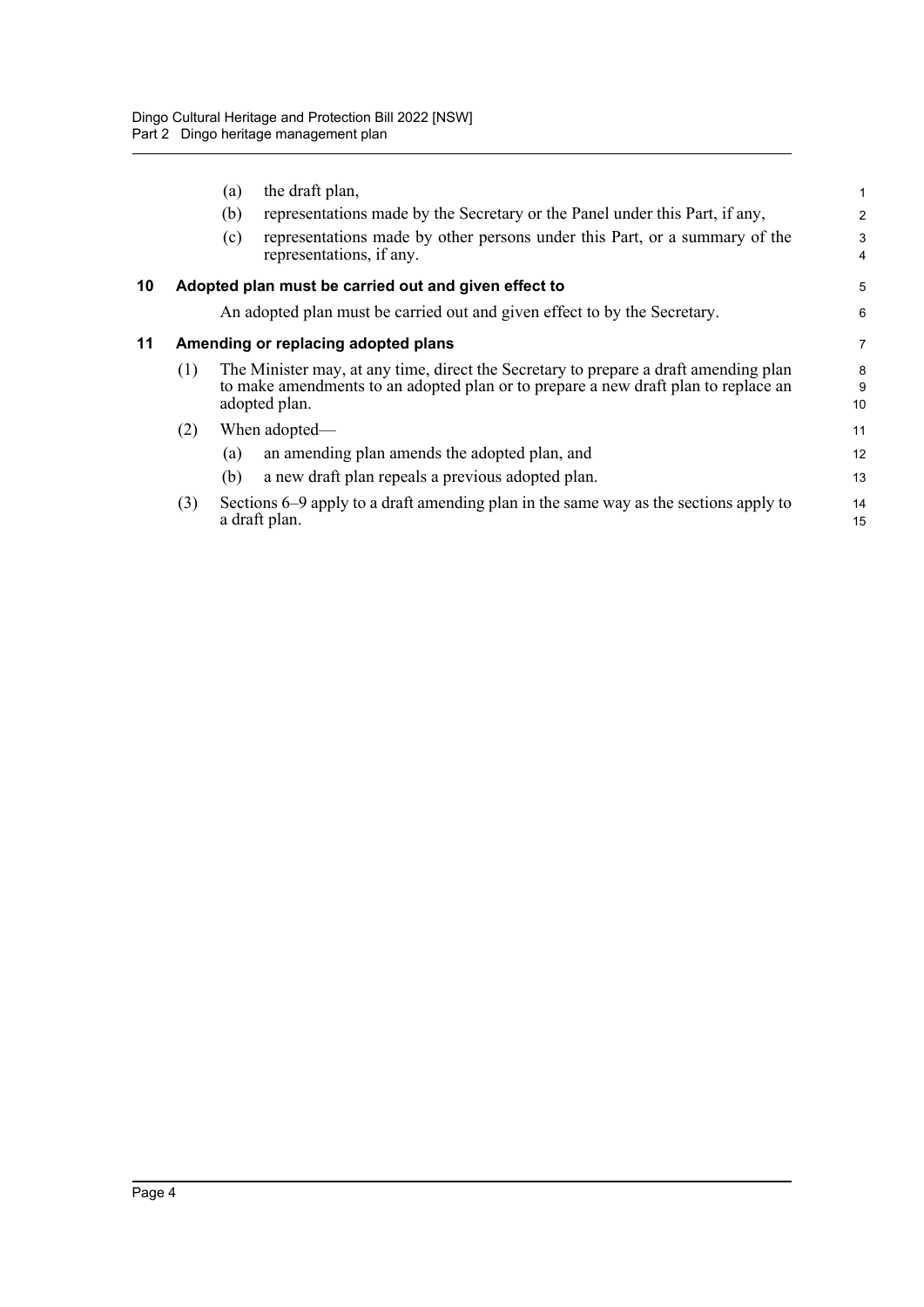<span id="page-7-2"></span><span id="page-7-1"></span><span id="page-7-0"></span>

| Part 3 |                    | <b>Miscellaneous</b>                                                                                                                                                                                                                                       |                          |
|--------|--------------------|------------------------------------------------------------------------------------------------------------------------------------------------------------------------------------------------------------------------------------------------------------|--------------------------|
| 12     | <b>Regulations</b> |                                                                                                                                                                                                                                                            | 2                        |
|        |                    | The Governor may make regulations, not inconsistent with this Act, for or with<br>respect to any matter required or permitted by this Act to be prescribed, or necessary<br>or convenient to be prescribed, for carrying out or giving effect to this Act. | 3<br>$\overline{4}$<br>5 |
| 13     | <b>Delegation</b>  |                                                                                                                                                                                                                                                            | 6                        |
|        |                    | The Secretary may delegate the exercise of a function of the Secretary under this Act,<br>other than this power of delegation, to-                                                                                                                         | 7<br>8                   |
|        | (a)                | a person employed in the Department, or                                                                                                                                                                                                                    | 9                        |
|        | (b)                | a person, or a class of persons, authorised for the purposes of this section by<br>the regulations.                                                                                                                                                        | 10<br>11                 |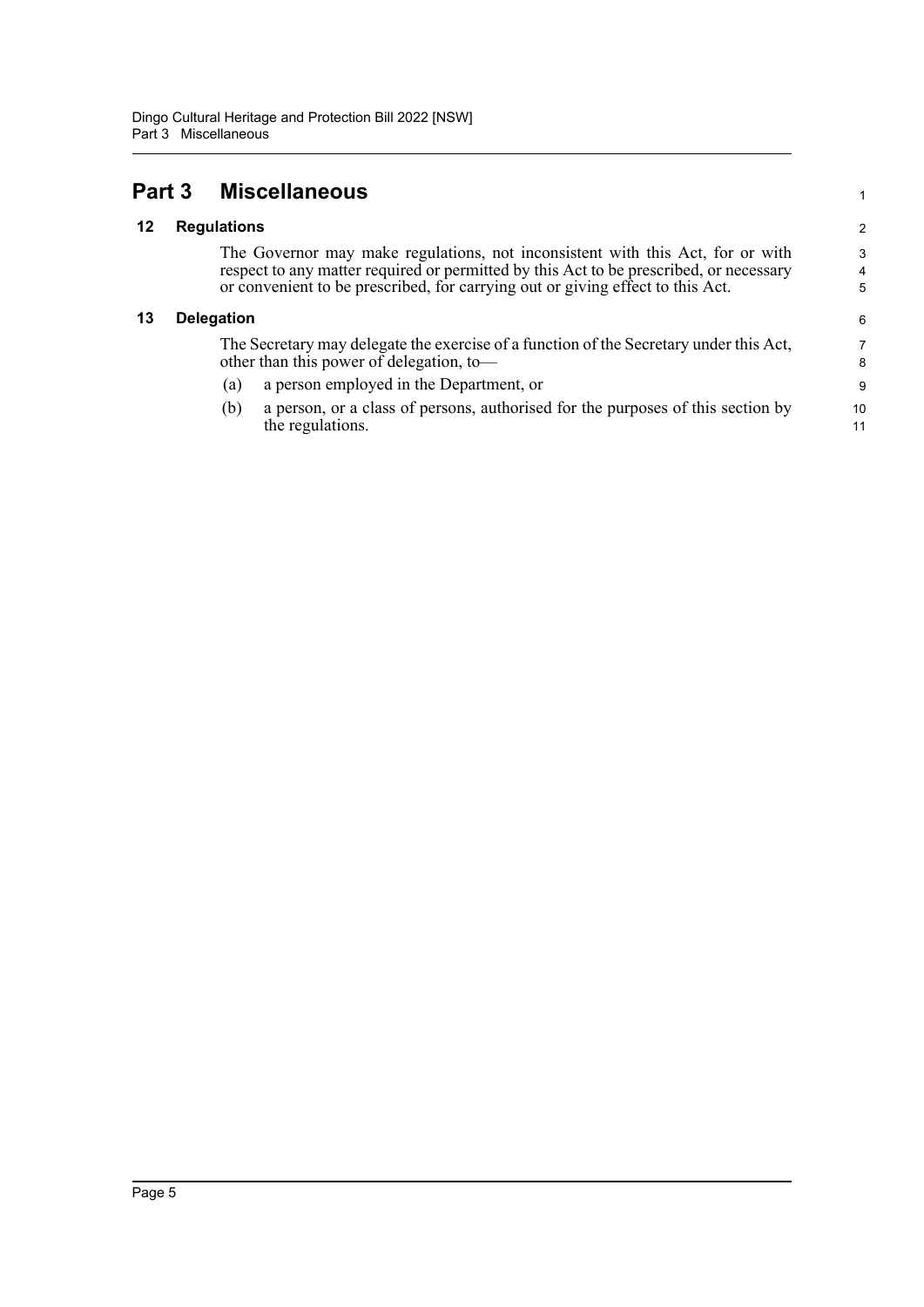<span id="page-8-0"></span>

|              | <b>Schedule 1</b> | <b>Indigenous and Scientific Advisory Panel</b>                                                                                                                                                                   | 1              |
|--------------|-------------------|-------------------------------------------------------------------------------------------------------------------------------------------------------------------------------------------------------------------|----------------|
| Part 1       |                   | <b>General</b>                                                                                                                                                                                                    | $\overline{a}$ |
| 1            |                   | <b>Definitions</b>                                                                                                                                                                                                | 3              |
|              |                   | In this Schedule—                                                                                                                                                                                                 | 4              |
|              |                   | <b>Chairperson</b> means the Chairperson of the Panel.                                                                                                                                                            | 5              |
|              |                   | <b>Deputy Chairperson</b> means the Deputy Chairperson of the Panel.                                                                                                                                              | 6              |
|              |                   | <i>member</i> means a member of the Panel.                                                                                                                                                                        | 7              |
|              |                   | <b>Panel</b> means the Indigenous and Scientific Advisory Panel constituted under section<br>2.                                                                                                                   | 8<br>9         |
|              | Part 2            | <b>Constitution</b>                                                                                                                                                                                               | 10             |
| $\mathbf{2}$ |                   | <b>Minister must constitute Panel</b>                                                                                                                                                                             | 11             |
|              |                   | The Minister must constitute an Indigenous and Scientific Advisory Panel.                                                                                                                                         | 12             |
| 3            |                   | <b>Composition of Panel</b>                                                                                                                                                                                       | 13             |
|              | (1)               | The Panel must consist of at least 8 but no more than 11 members appointed by the<br>Minister.                                                                                                                    | 14<br>15       |
|              | (2)               | The members of the Panel must include the following persons—                                                                                                                                                      | 16             |
|              |                   | at least 4 Aboriginal persons,<br>(a)                                                                                                                                                                             | 17             |
|              |                   | at least 4 ecologists with expertise in the area of dingo behaviour and the<br>(b)<br>impact of dingo populations on the environment,                                                                             | 18<br>19       |
|              |                   | other persons who, in the Minister's opinion have expertise and experience in<br>(c)<br>one or more of the following areas—                                                                                       | 20<br>21       |
|              |                   | dingo welfare,<br>(i)                                                                                                                                                                                             | 22             |
|              |                   | landholder engagement about non-lethal controls to protect farmed<br>(ii)<br>animals from predators,                                                                                                              | 23<br>24       |
|              |                   | community involvement in conservation.<br>(iii)                                                                                                                                                                   | 25             |
|              | (3)               | The Minister must ensure, as far as possible, the composition of the Panel reflects the<br>expertise and experience referred to in subsection (2).                                                                | 26<br>27       |
|              | (4)               | The Minister must appoint 1 of the members as the Chairperson of the Panel and 1<br>of the members as the Deputy Chairperson of the Panel in the members' instruments<br>of appointment or by another instrument. | 28<br>29<br>30 |
|              | (5)               | The Secretary must arrange for-                                                                                                                                                                                   | 31             |
|              |                   | a senior officer of the National Parks and Wildlife Service to attend meetings<br>(a)<br>of the Panel, and                                                                                                        | 32<br>33       |
|              |                   | secretarial support to be available to the Panel.<br>(b)                                                                                                                                                          | 34             |
| 4            |                   | <b>Functions of Panel</b>                                                                                                                                                                                         | 35             |
|              |                   | The function of the Panel is to provide advice—                                                                                                                                                                   | 36             |
|              |                   | to the Minister or the Secretary, if requested to do so, on the identification of<br>(a)<br>the heritage value of dingoes and the management and protection of dingo<br>populations in New South Wales, and       | 37<br>38<br>39 |
|              |                   | to the Secretary on the preparation of a draft dingo heritage management plan<br>(b)<br>under this Act, Part 2.                                                                                                   | 40<br>41       |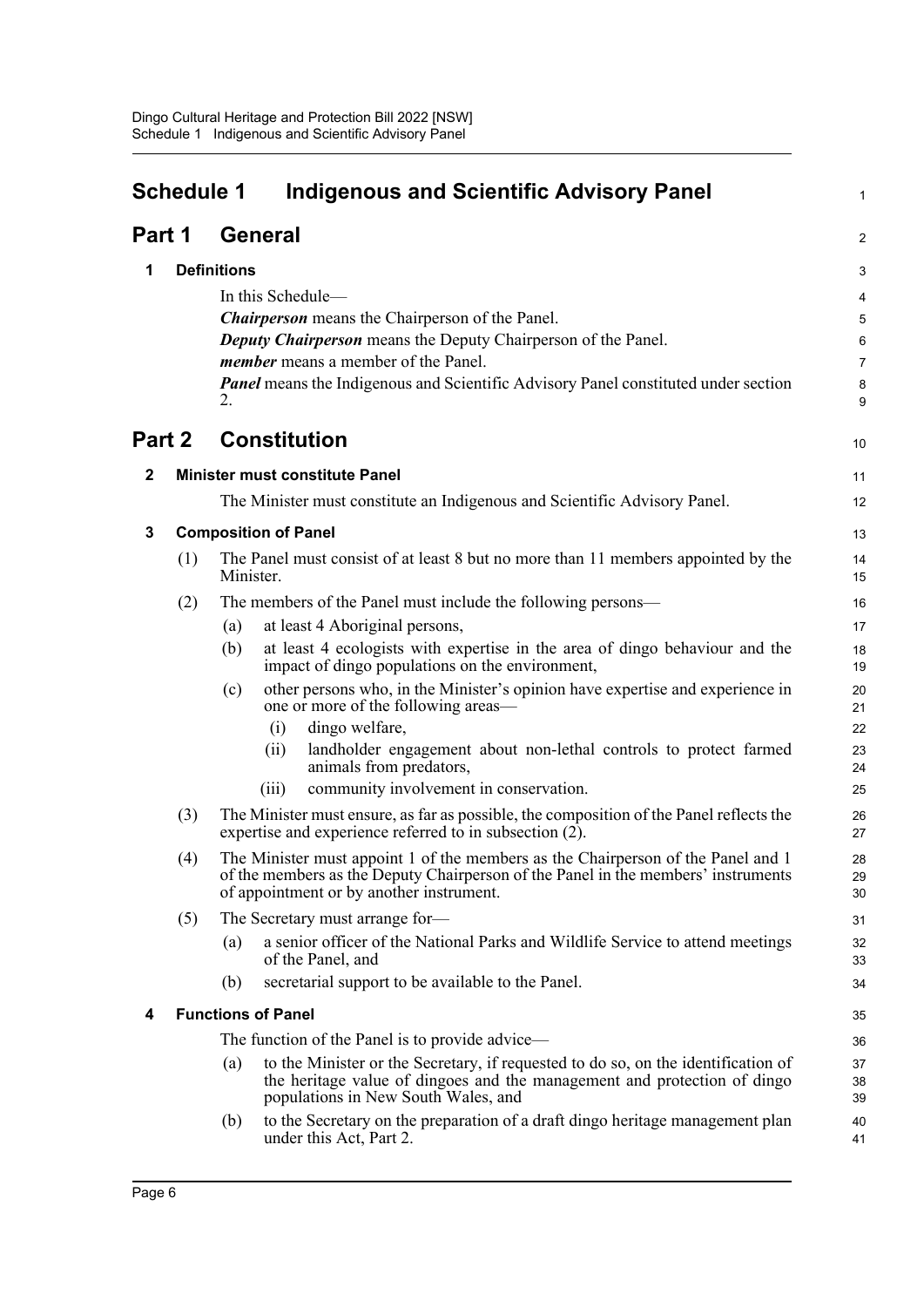| 5  |     | <b>Terms of office of members</b>                                                                                                                                                                                                                                                                                                                | 1                          |  |  |  |  |
|----|-----|--------------------------------------------------------------------------------------------------------------------------------------------------------------------------------------------------------------------------------------------------------------------------------------------------------------------------------------------------|----------------------------|--|--|--|--|
|    |     | Subject to this Schedule and the regulations, a member holds office for the period,<br>not exceeding 4 years, specified in the member's instrument of appointment, but is<br>eligible for re-appointment if otherwise qualified.                                                                                                                 | $\overline{a}$<br>3<br>4   |  |  |  |  |
| 6  |     | <b>Part-time appointments</b>                                                                                                                                                                                                                                                                                                                    | 5                          |  |  |  |  |
|    |     | Members hold office as part-time members.                                                                                                                                                                                                                                                                                                        | 6                          |  |  |  |  |
| 7  |     | Remuneration                                                                                                                                                                                                                                                                                                                                     | 7                          |  |  |  |  |
|    | (1) | A member is entitled to be paid the remuneration the Minister determines from time<br>to time for the member.                                                                                                                                                                                                                                    | 8<br>9                     |  |  |  |  |
|    | (2) | Remuneration may include travelling and subsistence allowances.                                                                                                                                                                                                                                                                                  |                            |  |  |  |  |
| 8  |     | Vacancy in office of member                                                                                                                                                                                                                                                                                                                      | 11                         |  |  |  |  |
|    | (1) | The office of a member becomes vacant if the member-<br>dies, or<br>(a)<br>completes a term of office and is not re-appointed, or<br>(b)<br>resigns the office by written notice addressed to the Minister, or<br>(c)                                                                                                                            | 12<br>13<br>14<br>15       |  |  |  |  |
|    |     | is removed from office by the Minister under this section, or<br>(d)<br>is absent from 3 consecutive meetings of the Panel of which reasonable notice<br>(e)<br>has been given to the member personally or by post, unless the Minister-<br>has granted the member leave to be absent, or<br>(i)<br>has excused the member's absence, or<br>(ii) | 16<br>17<br>18<br>19<br>20 |  |  |  |  |
|    |     | (f)<br>becomes mentally incapacitated.                                                                                                                                                                                                                                                                                                           | 21                         |  |  |  |  |
|    | (2) | The Minister may remove a member from office at any time.                                                                                                                                                                                                                                                                                        | 22                         |  |  |  |  |
| 9  |     | Filling of vacancy in office of member                                                                                                                                                                                                                                                                                                           | 23                         |  |  |  |  |
|    |     | If the office of a member becomes vacant, the Minister must, subject to this Act and<br>the regulations, appoint a person to fill the vacancy.                                                                                                                                                                                                   | 24<br>25                   |  |  |  |  |
| 10 |     | <b>Chairperson and Deputy Chairperson</b>                                                                                                                                                                                                                                                                                                        | 26                         |  |  |  |  |
|    | (1) | The Chairperson or Deputy Chairperson vacates office as Chairperson or Deputy<br>Chairperson if the person—                                                                                                                                                                                                                                      | 27<br>28                   |  |  |  |  |
|    |     | is removed from the office by the Minister under this section, or<br>(a)                                                                                                                                                                                                                                                                         | 29                         |  |  |  |  |
|    |     | resigns the office by written notice addressed to the Minister, or<br>(b)                                                                                                                                                                                                                                                                        | 30                         |  |  |  |  |
|    |     | ceases to be a member of the Panel.<br>(c)                                                                                                                                                                                                                                                                                                       | 31                         |  |  |  |  |
|    | (2) | The Minister may remove the Chairperson or Deputy Chairperson from office as<br>Chairperson or Deputy Chairperson at any time.                                                                                                                                                                                                                   | 32<br>33                   |  |  |  |  |
| 11 |     | <b>Effect of certain other Acts</b>                                                                                                                                                                                                                                                                                                              | 34                         |  |  |  |  |
|    | (1) | The provisions of the Government Sector Employment Act 2013 relating to the<br>employment of Public Service employees do not apply to a member.                                                                                                                                                                                                  | 35<br>36                   |  |  |  |  |
|    | (2) | A person is not disqualified from holding a specified office as well as the office of a<br>member, or from accepting and retaining remuneration payable to the person under<br>this Act as a member, because of a provision made by or under an Act—                                                                                             | 37<br>38<br>39             |  |  |  |  |
|    |     | requiring the person who is the holder of the specified office to devote the<br>(a)<br>whole of the person's time to the duties of that office, or                                                                                                                                                                                               | 40<br>41                   |  |  |  |  |
|    |     |                                                                                                                                                                                                                                                                                                                                                  |                            |  |  |  |  |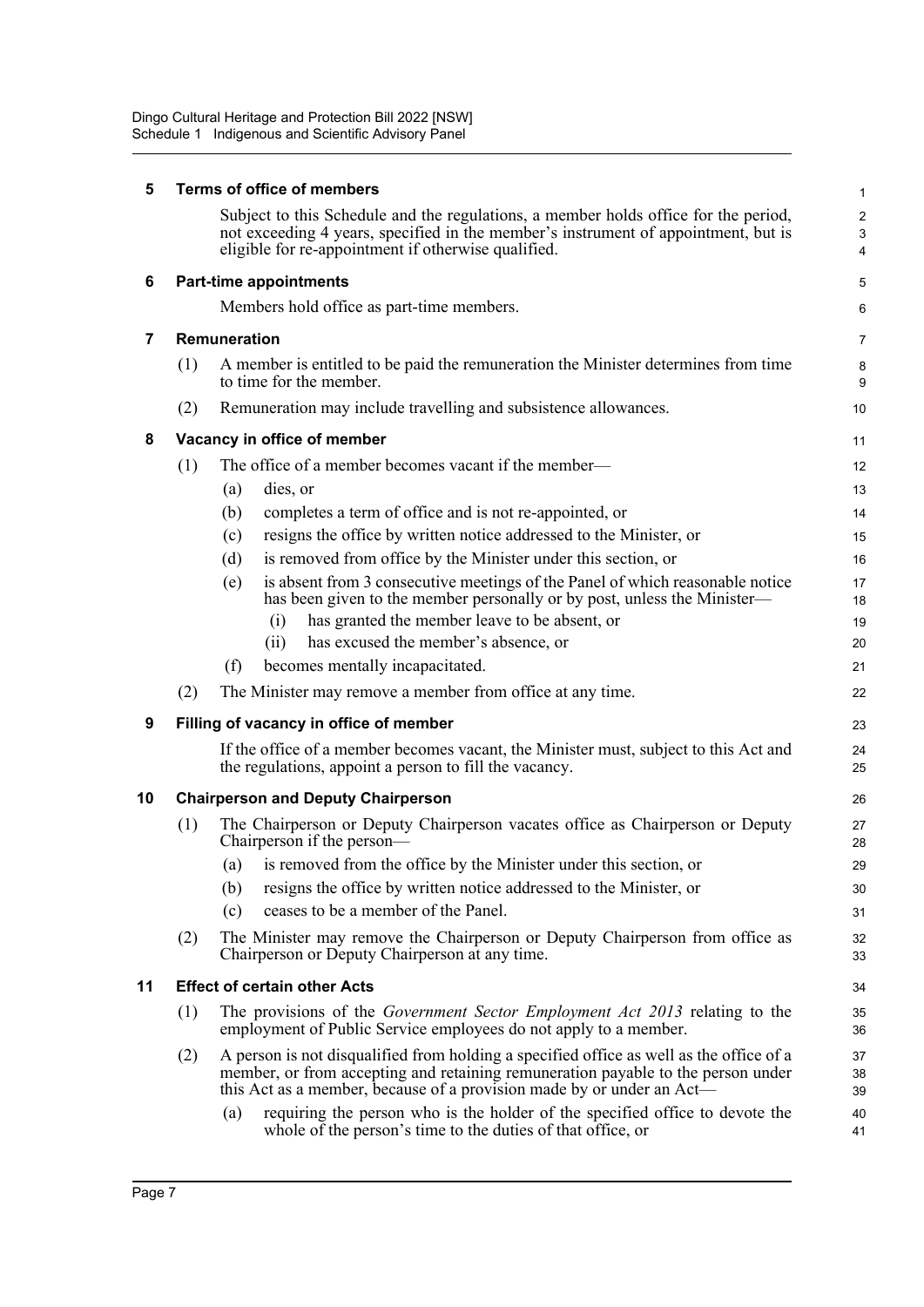|        |        | (b)    | prohibiting the person from engaging in employment outside the duties of that<br>office.                                                                                                                                                                                                      | $\mathbf{1}$<br>$\overline{2}$ |  |
|--------|--------|--------|-----------------------------------------------------------------------------------------------------------------------------------------------------------------------------------------------------------------------------------------------------------------------------------------------|--------------------------------|--|
| 12     |        |        | <b>Personal liability</b>                                                                                                                                                                                                                                                                     | 3                              |  |
|        | (1)    |        | A protected person is not personally subject to any liability for anything done—                                                                                                                                                                                                              | 4                              |  |
|        |        | (a)    | in good faith, and                                                                                                                                                                                                                                                                            | 5                              |  |
|        |        | (b)    | for the purpose of exercising a function under this Act.                                                                                                                                                                                                                                      | 6                              |  |
|        | (2)    |        | The liability instead attaches to the Crown.                                                                                                                                                                                                                                                  | 7                              |  |
|        | (3)    |        | In this section-                                                                                                                                                                                                                                                                              | 8                              |  |
|        |        |        | <i>done</i> includes omitted to be done.                                                                                                                                                                                                                                                      | 9                              |  |
|        |        |        | <i>liability</i> means civil liability and includes action, claim or demand.                                                                                                                                                                                                                  | 10                             |  |
|        |        |        | protected person means-                                                                                                                                                                                                                                                                       | 11                             |  |
|        |        | (a)    | a member of the Panel, or                                                                                                                                                                                                                                                                     | 12                             |  |
|        |        | (b)    | a person acting under the direction of the Panel or a member of the Panel.                                                                                                                                                                                                                    | 13                             |  |
| Part 3 |        |        | <b>Procedure</b>                                                                                                                                                                                                                                                                              | 14                             |  |
| 13     |        |        | <b>General procedure</b>                                                                                                                                                                                                                                                                      | 15                             |  |
|        |        | Panel. | The procedure for the calling of meetings of the Panel and for the conduct of business<br>at the meetings is, subject to this Act and the regulations, to be determined by the                                                                                                                | 16<br>17<br>18                 |  |
| 14     |        | Quorum |                                                                                                                                                                                                                                                                                               |                                |  |
|        |        | being. | The quorum for a meeting of the Panel is a majority of its members for the time                                                                                                                                                                                                               | 20<br>21                       |  |
| 15     |        |        | <b>Presiding member</b>                                                                                                                                                                                                                                                                       | 22                             |  |
|        | (1)    |        | The Chairperson or, in the absence of the Chairperson, the Deputy Chairperson, or in<br>the absence of both the Chairperson and the Deputy Chairperson, a person elected by<br>the members of the Panel who are present at a meeting of the Panel, must preside at<br>a meeting of the Panel. | 23<br>24<br>25<br>26           |  |
|        | (2)    |        | The presiding member has a deliberative vote and, in the event of an equality of<br>votes, has a second or casting vote.                                                                                                                                                                      | 27<br>28                       |  |
| 16     | Voting |        |                                                                                                                                                                                                                                                                                               | 29                             |  |
|        |        |        | A decision supported by a majority of the votes cast at a meeting of the Panel at<br>which a quorum is present is the decision of the Panel.                                                                                                                                                  | 30<br>31                       |  |
| 17     |        |        | <b>Transaction of business outside meetings</b>                                                                                                                                                                                                                                               | 32                             |  |
|        | (1)    |        | The Panel may, if it thinks fit, transact all or part of its business by the circulation of<br>papers among all the members of the Panel for the time being.                                                                                                                                  | 33<br>34                       |  |
|        | (2)    |        | For the purposes of subsection $(1)$ —                                                                                                                                                                                                                                                        | 35                             |  |
|        |        | (a)    | papers may be circulated by electronic means, and                                                                                                                                                                                                                                             | 36                             |  |
|        |        | (b)    | the Chairperson and each other member have the same voting rights as they<br>have at an ordinary meeting of the Panel, and                                                                                                                                                                    | 37<br>38                       |  |
|        |        | (c)    | a resolution in writing and approved in writing by a majority of the members<br>is taken to be a decision of the Panel made at a meeting of the Panel.                                                                                                                                        | 39<br>40                       |  |